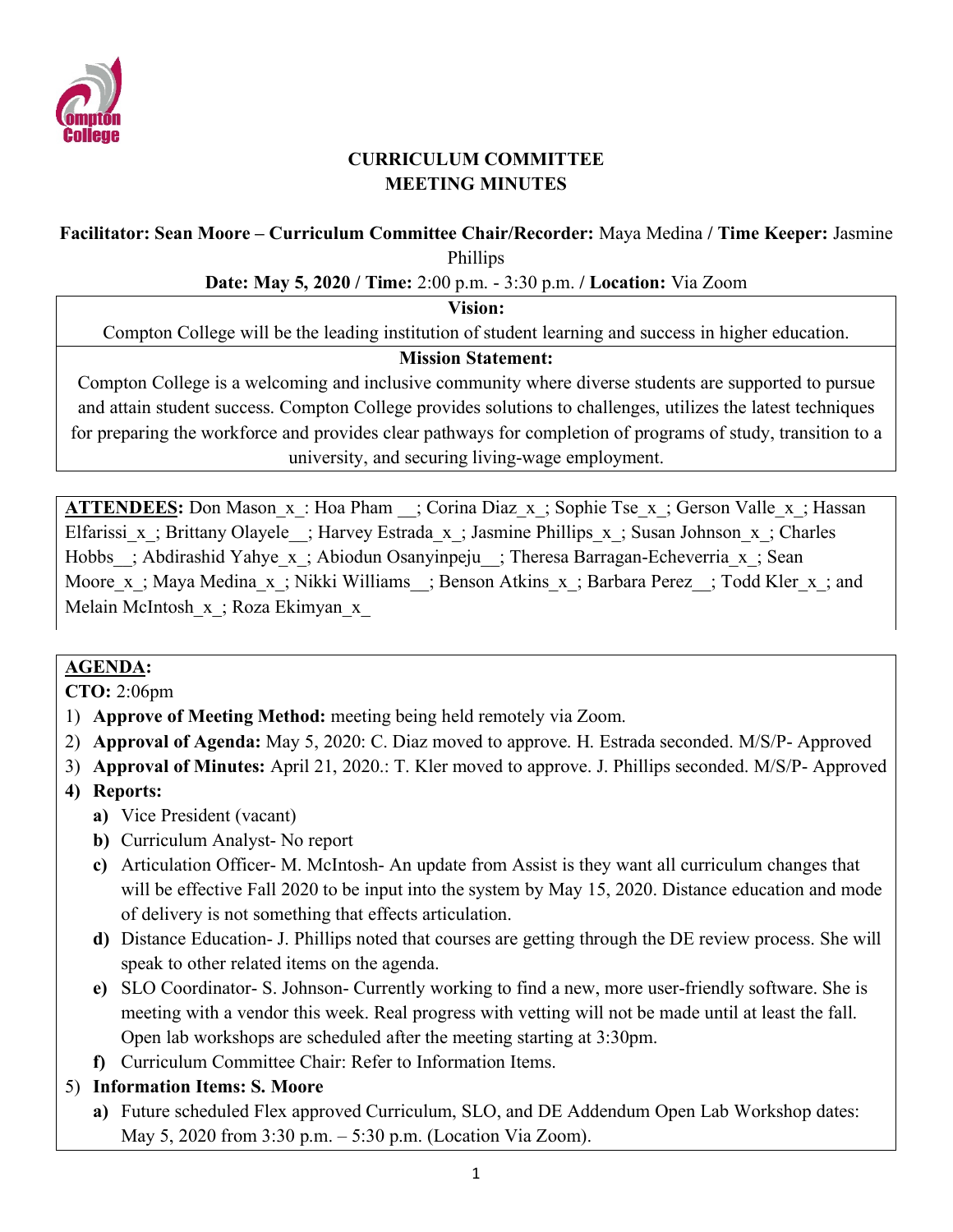- i) S. Moore called for motion to delete agenda item 5b.; it is duplicated as 5d in Information Items. C. Hobbs moved to approve change. T. Barragan-Echeverria seconded. M/S/P
- **b)** Update on Handbook and Curriqunet Training Resources Workgroups- S. Moore- He along with other members S. Johnson, J. Phillips, C. Hobbs, M. Medina and C. Diaz had a Zoom meeting on May 4, 2020 and made effective changes to help expedite the curriculum approval process. Recommendations will be discussed further in the meeting with the committee.
- **c)** Update from Curriculum Committee representatives, including our Student Representative; voting members, non-voting members, and visitors.
	- i) B. Atkins- As a follow up from the last meeting, he was glad to hear that the journalism class will be offered in the fall. He shared that a student shared with him she had to finish taking courses at another college because they were not being offered at Compton. He has asked students to email and inform him of the classes they need to complete their programs and are not being offered so he can help. He thanked to committee for allowing him to speak on behalf of the students.
- **d)** Distance Education Addendum Subcommittee has reviewed and approved the DE Addenda for the following courses on April 23, 2020: CIS 140, CIS 141, CIS 190, CIS 191, ESL 5, ESL 6, ESL 103, ESL 104, LIBR 101, PE 275, PE 280, PE 290, PSYCH 101H

## **6) Discussion Items:**

# **a) Course Offerings- S. Moore**

Summer 93 Courses Offered 46 DE Approved 47 Non-DE Approved Fall 238 Courses Offered 90 DE Approved

148 Courses Non-De Approved (Including 1 Hybrid CHEM-102 and Courses identified in yellow) This is a total of 195 courses which require approval of a DE addendum by December 31, 2020. (see attached)

- i) S. Moore suggested there be some discussion about the possibility of the committee meeting over the summer to approve the courses though the logistics are not clear at this time on the review process.
- ii) C. Diaz- This is an important topic to discuss early since faculty do not get paid over the summer.
- iii) M. McIntosh- All UC campuses will be offering courses online. Fall semester has not been announced yet.
- iv) A. Yahye- The division deans were informed that day, Compton College will be offering all summer courses online.
- v) G. Valle commented that it is his understanding non-DE courses will not be offered for summer and fall. J. Phillip clarified that there will be a blanket DE approval so that courses may be offered in summer and fall. The caveat is that the DE addendum need to be approved by the end of the year for accreditation.
- **b) Emergency Temporary Distance Education Blanket Addendum for Summer 2020 or Fall 2020** document from the Chancellor's Office to the Chief Executive Officers, Chief Institutional Officers, and Chief Student Services Officers from Marty J. Alvarado, Executive Vice Chancellor, Educational Services & Support. "Given the current recommendations by the State of California, all colleges are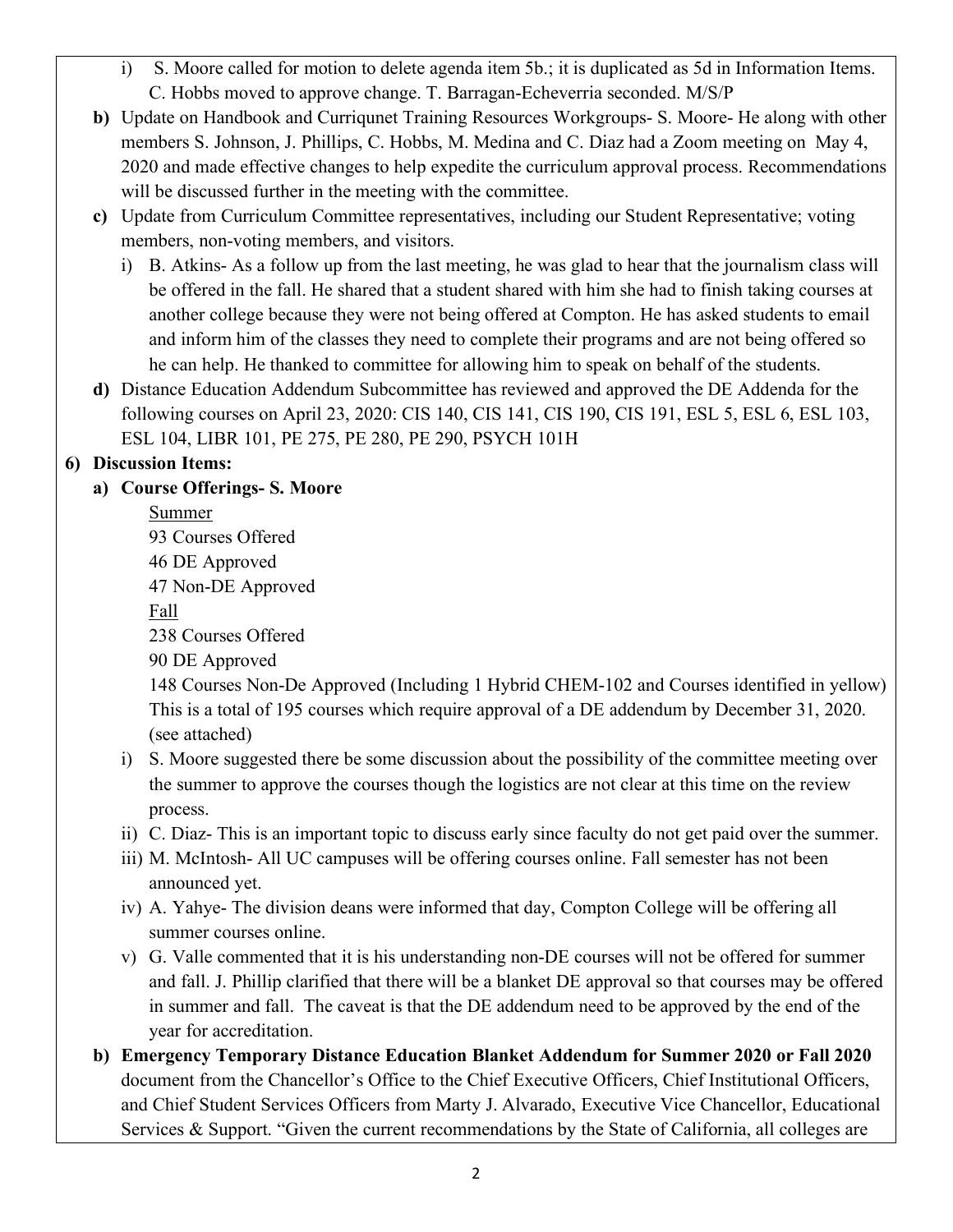required to submit an addendum for Summer 2020 by May 20, 2020, in preparation for the likelihood that most instruction will continue to be conducted via distance education. Additionally, it is strongly recommended that colleges plan to submit an addendum for Fall 2020 by July 1, 2020, given current indications that the Covid-19 pandemic may last beyond Summer 2020."

- i) A Zoom meeting was held on Wednesday April 29, 2020 at 10:00 a.m. with Sean Moore, Dr. Keith Curry, Barbara Perez, and Maya Medina to discuss revising Non-DE courses offered in Summer 2020 and Fall 2020. The timeline is sensitive, and the approval deadline goal of December 31, 2020 is challenging. As a result, we are currently discussing and creating a plan of action that includes disseminating information to the deans, division chairs, and faculty of all courses requiring DE approvals by December 31, 2020 as soon as possible. Additional updates will be provided. S. Moore- Updated lists for assigned faculty should be developed based on this.
- 7) **Consent Agenda Items:** J. Phillips requested to add the list courses that the Distance Education Addendum Sub Committee approved at their last meeting as Informational Items. C. Diaz moved to approve. A. Yahye seconded. M/S/P List of courses will be added to Informational Items.

 **Course Proposals** C. Diaz moved to approve proposals. A. Yahye seconded. M/S/P Approved

- **a) Course Review: Change in Lab Hours:** 
	- i) MUSI 152 Concert Choir

# **b) Course Review: Change in Lecture Hours; Change in Lab Hours:**

- ART 110- Drawing Fundamentals I;
- ART 130- Two Dimensional Design I;
- ART 222- Fundamentals of Painting I;
- ART 223- Fundamentals of Painting II;
- ART 224- Fundamental of Painting III;
- MUSI 143 Beginning Woodwind Instruments;
- MUSI 144 Beginning Brass Instruments;
- MUSI 145 Beginning Percussion Instruments;
- MUSI 146 Beginning String Instrument; and
- MUSI 147B Beginning Guitar II
- **c) Course Review: Change in Grading Option:**
- i) LIBR 101 Introduction to Library Information Science
- **d) Distance Education Addendum Review and Approval:**
	- i) LIBR 101 Introduction to Library Information Science
- **e) Emergency DE Addendum Statement – Fully Online by Mutual Agreement**:
	- i) The purpose of this language is to address the need for courses that have extensive lab work and/or are "difficult to teach online" but are being offered in the online modality only in the case of an emergency (i.e. CTE courses such as nursing, cosmetology, air conditioning etc.) Other colleges have added a check box on the DE Addendum stating the following information for the purpose of approving the course for the online modality only in the case of an emergency:

"If the President of the college has issued a state of emergency, then this course can be offered Fully Online by "Mutual Agreement." The "Mutual Agreement" indicates the assigned faculty will be consulted by the Dean & the Faculty Division Chair to discuss the schedule changes of offering these courses online in the present and subsequent semesters/terms."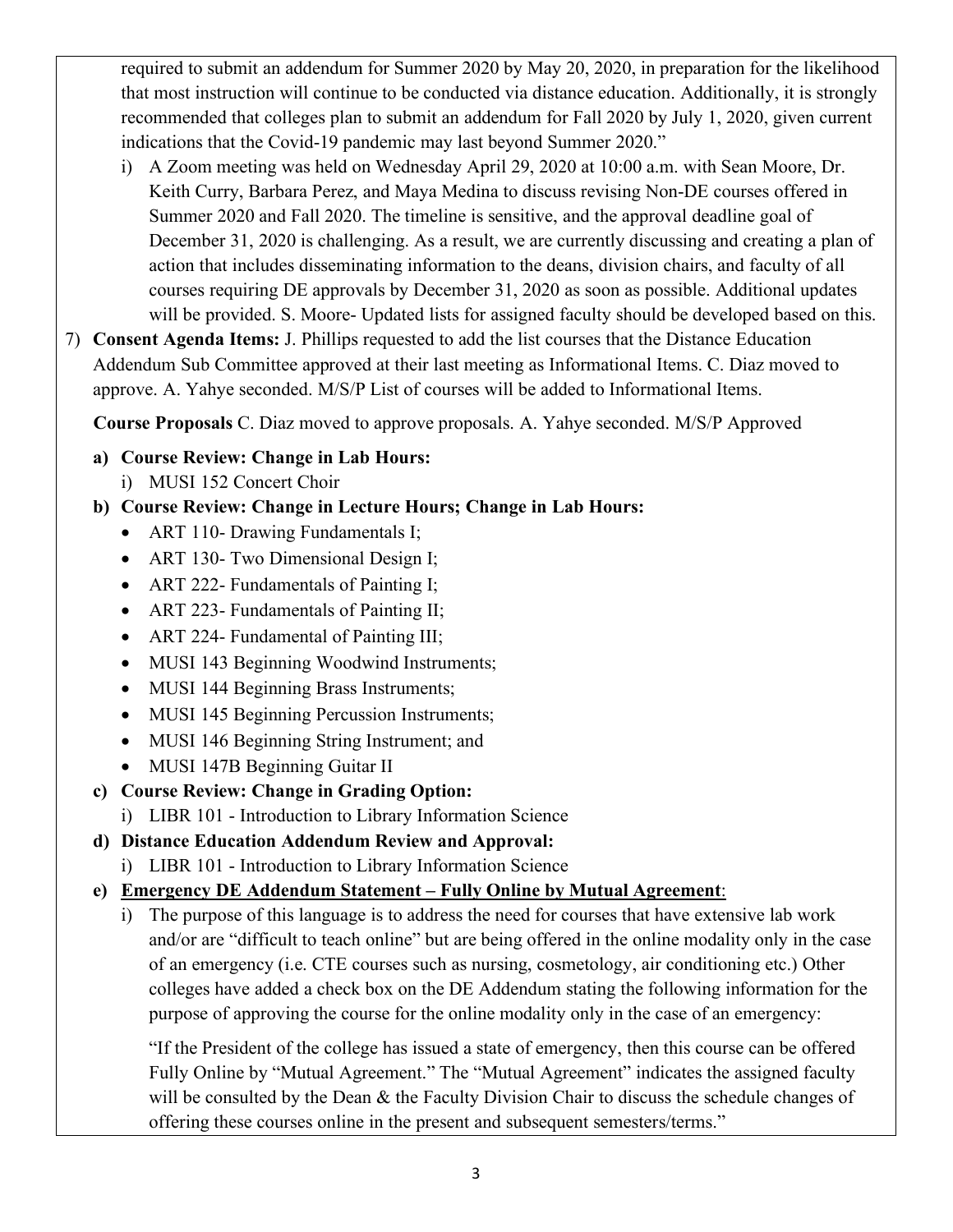J. Phillips- With this statement, it shows the faculty remain a part of the discussion in offering these courses in an altered modality and part of the process of what should be scheduled in subsequent semesters. The DE Sub Committee has reviewed the statement.

- ii) S. Moore- After the statement is approved by the Academic Senate and Board of Trustees approval, we can request to have this added to the Curriqunet system. S. Moore called for a motion to approve the Emergency DE Addendum Statement.
- iii) C. Diaz moved to approve the Emergency DE Addendum Statement- Fully Online by Mutual Agreement as presented. S. Johnson seconded. M/S/P- Approved
- **f) Revised Compton College Curriculum Handbook Academic Senate Review of Courses and Distance Education Addendum Approval Processes statements:** S. Moore- Recommended revisions are as follows:

(1) Academic Senate is required to conduct solely a first read and vote to approve each course proposal (e.g. new courses, course review, discontinued courses, distance education course offerings, etc.). After the Academic Senate's approval, the courses are sent to the Board of Trustees for final approval; and

(2) The Distance Education Curriculum Subcommittee (DECS) representatives notify the faculty member (designated as the "originator") in their division that they are the responsible party for reviewing the course outline of record in Curriqunet AND completing the DE Addendum. Faculty will attend the Distance Education Open Lab Workshops where the Distance Education Faculty Coordinator (DEFC) will explain how to fill out the addendum and the faculty member will receive one-on-one assistance in Curriqunet. The faculty members addendum will be placed on the subcommittee agenda for review upon completion by the DEFC. The course will not move forward in the Curriqunet approval process until this technical review has been completed and the subcommittee has voted to approve sending the course forward.

- i) H. Estrada moved to accept the revised statements to the Curriculum Handbook as presented. T. Barragan-Echeverria seconded. M/S/P. Approved. The revised statements will be forwarded to Academic Senate for approval.
- **g)** S. Moore- "To further expedite the curriculum approval processes during the COVID-19 pandemic, Non-DE courses that have been approved by Compton College's Curriculum Committee will only need the DE component revised and approved, versus being reviewed by each member in Curriqunet."
	- i) S. Moore gave the example of Cosmetology courses that were reviewed and approved fall 2019. His recommendation, these courses would only have the DE addendum added and not require a full course review and approval since that was recently completed.
	- ii) J. Phillips stated she does not disagree with his suggestion, however that is not what the statement says. "Recently" is missing from the statement. T. Kler- "Recently" would need to be defined as well. M. McIntosh- In terms of "recently" there needs to be a time given, however, everything in the course outline of record needs to be accurate. The caveat, if something is incorrect, even if a course has come through review within that time frame given, if there is something incorrect, it needs to come through full review to be corrected.
	- iii) T. Kler moved to table this topic. J. Phillips seconded. M/S/P

## **8) Future Agenda Items:**

- i) Continue reviewing courses launched in CurriQunet.
- 9) Adjourn: 2:59pm T. Kler/C. Diaz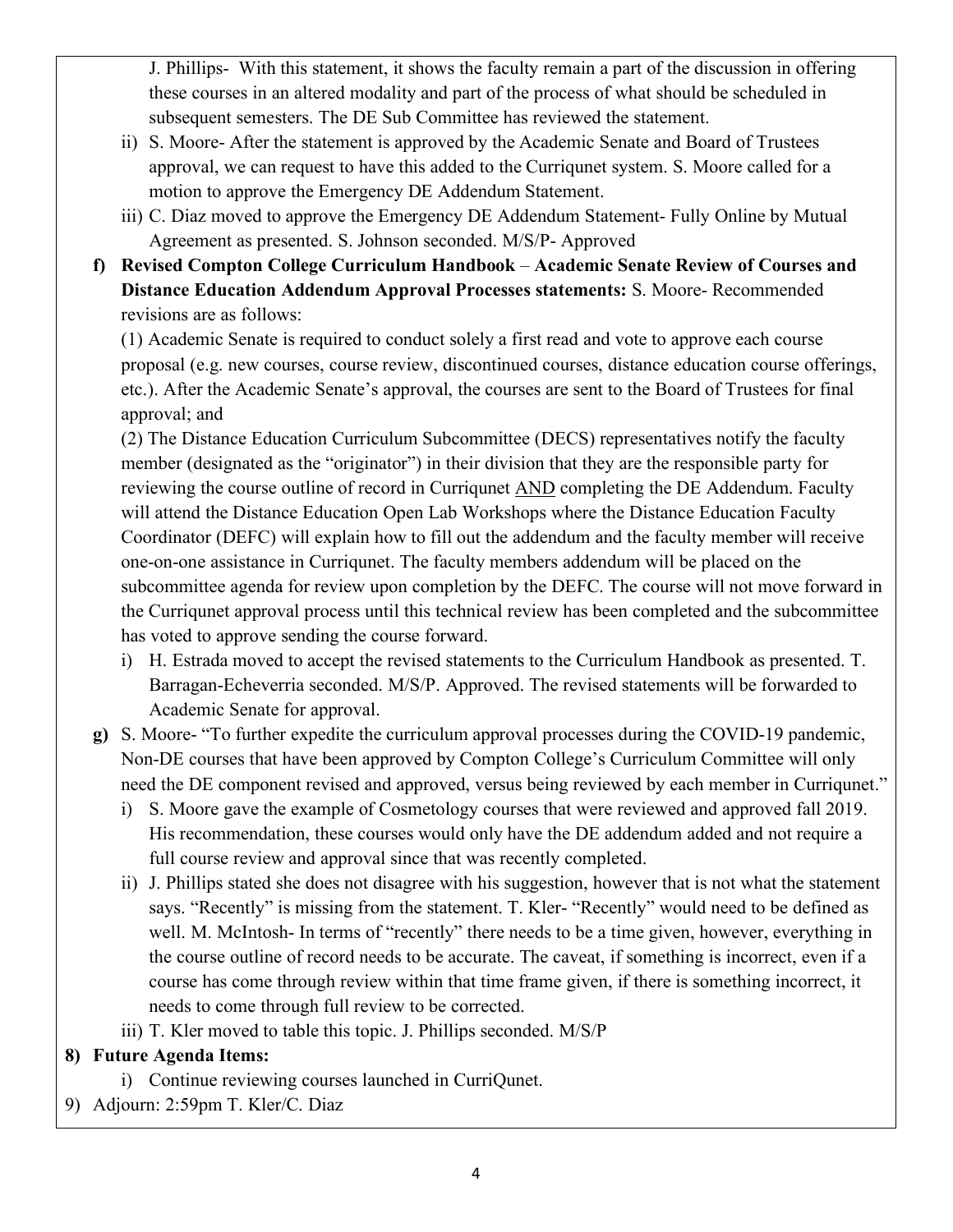| GI03 | CB <sub>00</sub>    | subject     | courseNo | CB <sub>01</sub> |
|------|---------------------|-------------|----------|------------------|
|      | 202070 CCC000449443 | <b>ACR</b>  | 121      | <b>ACR121</b>    |
|      | 202070 CCC000449449 | <b>ACR</b>  | 127      | <b>ACR127</b>    |
|      | 202070 CCC000597822 | <b>ACR</b>  | 130      | <b>ACR130</b>    |
|      | 202070 CCC000597823 | <b>ACR</b>  | 131      | <b>ACR131</b>    |
|      | 202070 CCC000449454 | <b>ACR</b>  | 134      | <b>ACR134</b>    |
|      | 202070 CCC000575251 | <b>ACR</b>  | 136      | <b>ACR136</b>    |
|      | 202070 CCC000343384 | <b>ACRP</b> | 101      | ACRP101          |
|      | 202070 CCC000343498 | <b>ACRP</b> | 102      | ACRP102          |
|      | 202070 CCC000597861 | <b>ACRP</b> | 136      | ACRP136          |
|      | 202070 CCC000597862 | <b>ACRP</b> | 138      | ACRP138          |
|      | 202070 CCC000557478 | <b>ACRP</b> | 140      | ACRP140          |
|      | 202070 CCC000561823 | <b>ACRP</b> | 154      | ACRP154          |
|      | 202070 CCC000395436 | AJ          | 100      | AJ100            |
|      | 202070 CCC000399101 | AJ          | 103      | AJ103            |
|      | 202070 CCC000449473 | AJ          | 111      | AJ111            |
|      | 202070 CCC000395738 | AJ          | 126      | AJ126            |
|      | 202070 CCC000385736 | AJ          | 131      | AJ131            |
|      | 202070 CCC000385736 | AJ          | 170      | AJ170            |
|      | 202070 CCC000421066 | <b>ANAT</b> | 130      | <b>ANAT130</b>   |
|      | 202070 CCC000423594 | <b>ANAT</b> | 132      | <b>ANAT132</b>   |
|      | 202070 CCC000449502 | <b>ANTH</b> | 101      | <b>ANTH101</b>   |
|      | 202070 CCC000425012 | <b>ANTH</b> | 102      | <b>ANTH103</b>   |
|      | 202070 CCC000389760 | <b>ART</b>  |          | ART101           |
|      | 202070 CCC000385953 | <b>ART</b>  | 101      |                  |
|      |                     |             | 102      | <b>ART102</b>    |
|      | 202070 CCC000385953 | <b>ART</b>  | 110      | ART110           |
|      | 202070 CCC000385185 | <b>ART</b>  | 130      | <b>ART130</b>    |
|      | 202070 CCC000449554 | <b>ART</b>  | 222      | <b>ART222</b>    |
|      | 202070 CCC000425301 | <b>ART</b>  | 223      | <b>ART223</b>    |
|      | 202070 CCC000449613 | AS          | 60       | AS60             |
|      | 202070 CCC000386287 | <b>ASTR</b> | 120      | <b>ASTR120</b>   |
|      | 202070 CCC000449617 | <b>ASTR</b> | 125      | <b>ASTR125</b>   |
|      | 202070 CCC000449615 | <b>ASTR</b> | 128      | <b>ASTR128</b>   |
|      | 202070 CCC000389242 | <b>ATEC</b> | 101      | ATEC101          |
|      | 202070 CCC000391963 | <b>ATEC</b> | 116      | ATEC116          |
|      | 202070 CCC000449632 | <b>ATEC</b> | 125      | ATEC125          |
|      | 202070 CCC000424928 | <b>ATEC</b> | 134      | ATEC134          |
|      | 202070 CCC000344693 | <b>ATEC</b> | 143      | ATEC143          |
|      | 202070 CCC000416182 | <b>BIOL</b> | 100      | <b>BIOL100</b>   |
|      | 202070 CCC000569527 | <b>BIOL</b> | 100H     | BIOL100H         |
|      | 202070 CCC000449648 | <b>BIOL</b> | 102      | <b>BIOL103</b>   |
|      | 202070 CCC000422737 | <b>BIOL</b> | 115      | <b>BIOL115</b>   |
|      | 202070 CCC000418644 | <b>BUS</b>  | 101      | <b>BUS101</b>    |
|      | 202070 CCC000419878 | <b>BUS</b>  | 102      | <b>BUS102</b>    |
|      | 202070 CCC000449665 | <b>BUS</b>  | 114      | <b>BUS114</b>    |
|      | 202070 CCC000393448 | <b>BUS</b>  | 121      | <b>BUS121</b>    |
|      | 202070 CCC000398528 | <b>BUS</b>  | 125      | <b>BUS125</b>    |
|      | 202070 CCC000449670 | <b>BUS</b>  | 128      | <b>BUS128</b>    |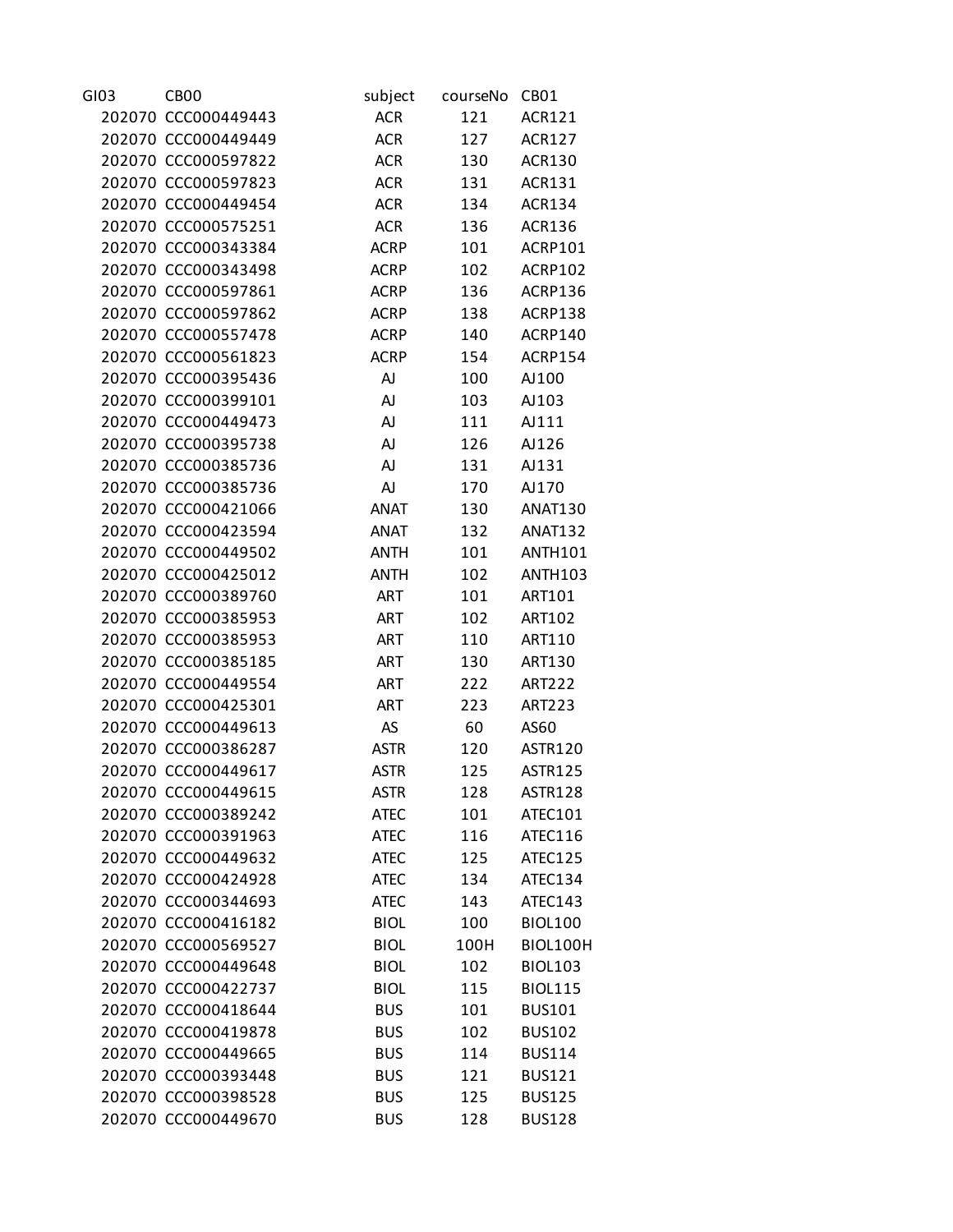| 202070 CCC000512133 | CDEV        | 103        | <b>CDEV103</b>  |
|---------------------|-------------|------------|-----------------|
| 202070 CCC000509618 | CDEV        | 104        | <b>CDEV104</b>  |
| 202070 CCC000510898 | CDEV        | 107        | <b>CDEV107</b>  |
| 202070 CCC000502268 | <b>CDEV</b> | 108        | CDEV108         |
| 202070 CCC000502269 | CDEV        | 110        | <b>CDEV110</b>  |
| 202070 CCC000510899 | <b>CDEV</b> | 112        | <b>CDEV112</b>  |
| 202070 CCC000510900 | CDEV        | 114        | <b>CDEV114</b>  |
| 202070 CCC000551764 | <b>CDEV</b> | 115        | <b>CDEV115</b>  |
| 202070 CCC000502270 | CDEV        | 116        | <b>CDEV116</b>  |
| 202070 CCC000499647 | <b>CDEV</b> | 117        | <b>CDEV117</b>  |
| 202070 CCC000502271 | CDEV        | 118        | <b>CDEV118</b>  |
| 202070 CCC000510903 | CDEV        | 125        | <b>CDEV125</b>  |
| 202070 CCC000512135 | CDEV        | 126        | CDEV126         |
| 202070 CCC000510905 | CDEV        | 150        | <b>CDEV150</b>  |
| 202070 CCC000449741 | <b>CDEV</b> | 169        | <b>CDEV169</b>  |
| 202070 CCC000387632 | <b>CH</b>   | 101        | CH101           |
| 202070 CCC000393739 | <b>CHEM</b> | 102        | <b>CHEM102</b>  |
| 202070 CCC000603083 | <b>CHEM</b> | 104        | CHEM104         |
| 202070 CCC000449761 | <b>CHEM</b> | 150        | <b>CHEM150</b>  |
| 202070 CCC000449762 | <b>CHEM</b> | 152        | CHEM152         |
| 202070 CCC000597925 | <b>CIS</b>  | 102        | CIS102          |
| 202070 CCC000387945 | <b>CIS</b>  | 113        | CIS113          |
| 202070 CCC000449788 | <b>CIS</b>  | 132        | <b>CIS132</b>   |
| 202070 CCC000392187 | <b>COMS</b> | 100        | <b>COMS100</b>  |
| 202070 CCC000450797 | <b>COMS</b> | 120        | <b>COMS120</b>  |
| 202070 CCC000450791 | <b>COMS</b> | 130        | <b>COMS130</b>  |
| 202070 CCC000394834 | <b>COMS</b> | 140        | <b>COMS140</b>  |
| 202070 CCC000450792 | <b>COMS</b> | 260        | COMS260         |
| 202070 CCC000523617 | <b>COSM</b> | 104        | COSM104         |
| 202070 CCC000597961 | COSM        | 105        | COSM105         |
| 202070 CCC000561821 | <b>COSM</b> | 110        | COSM110         |
| 202070 CCC000579609 | <b>COSM</b> | 112        | COSM112         |
| 202070 CCC000561819 | <b>COSM</b> | 114        | COSM114         |
| 202070 CCC000597962 | COSM        | 116        | COSM116         |
| 202070 CCC000573708 | <b>COSM</b> | 140        | COSM140         |
| 202070 CCC000449869 | <b>DANC</b> | 101        | DANC101         |
| 202070 CCC000394224 | <b>DANC</b> | 165        | DANC165         |
| 202070 CCC000449886 | <b>DANC</b> | 250        | DANC250         |
| 202070 CCC000407433 | <b>ECON</b> | 101        | <b>ECON101</b>  |
| 202070 CCC000344149 | <b>ECON</b> | 102        | <b>ECON102</b>  |
| 202070 CCC000579610 | <b>EDEV</b> | 37         | EDEV37          |
| 202070 CCC000563462 | EDEV        | 38         | EDEV38          |
| 202070 CCC000449986 |             |            | <b>EDUC101</b>  |
| 202070 CCC000449988 | <b>EDUC</b> | 101<br>201 | <b>EDUC201</b>  |
|                     | <b>EDUC</b> |            | <b>ENGL101</b>  |
| 202070 CCC000423804 | <b>ENGL</b> | 101        |                 |
| 202070 CCC000561593 | <b>ENGL</b> | 101H       | ENGL101H        |
| 202070 CCC000607618 | <b>ENGL</b> | 101S       | <b>ENGL101S</b> |
| 202070 CCC000425100 | <b>ENGL</b> | 102        | <b>ENGL102</b>  |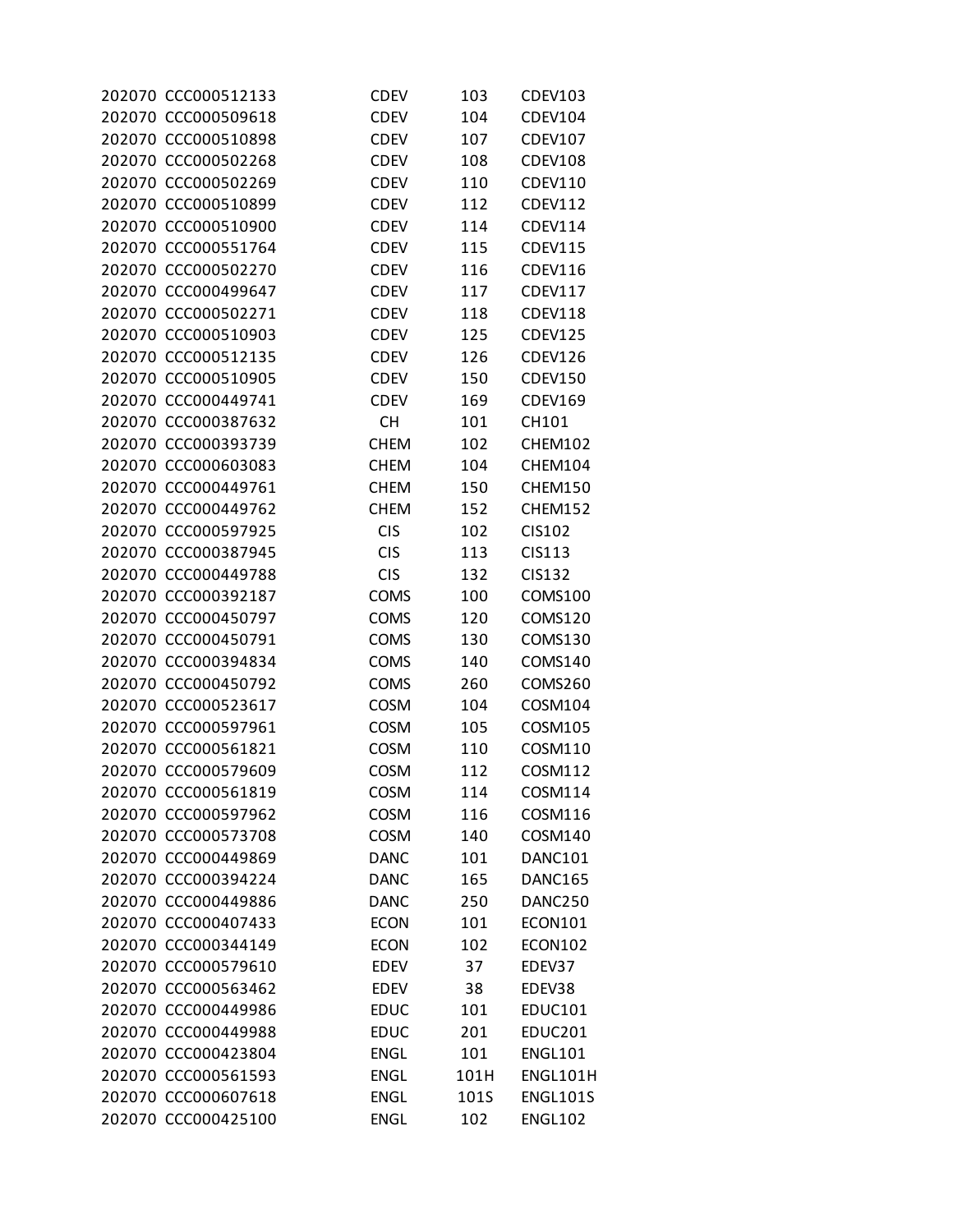| 202070 CCC000383256 | <b>ENGL</b> | 103        | <b>ENGL103</b>      |
|---------------------|-------------|------------|---------------------|
| 202070 CCC000450007 | <b>ENGL</b> | 150        | <b>ENGL150</b>      |
| 202070 CCC000450021 | <b>ENGL</b> | 228        | ENGL228             |
| 202070 CCC000571829 | <b>ENGL</b> | <b>RWA</b> | ENGLRWA             |
| 202070 CCC000450048 | <b>ENGR</b> | 101        | <b>ENGR101</b>      |
| 202070 CCC000450049 | <b>ENGR</b> | 109        | <b>ENGR109</b>      |
| 202070 CCC000344441 | <b>ESL</b>  | 02A        | ESL02A              |
| 202070 CCC000344770 | <b>ESL</b>  | 02B        | ESLO2B              |
| 202070 CCC000344627 | <b>ESL</b>  | 02C        | ESLO <sub>2</sub> C |
| 202070 CCC000457862 | <b>ESL</b>  | 02D        | ESL02D              |
| 202070 CCC000609328 | <b>ESL</b>  | 05A        | ESL05A              |
| 202070 CCC000342368 | <b>ESTU</b> | 101        | ESTU101             |
| 202070 CCC000512666 | <b>ETEC</b> | 110A       | ETEC110A            |
| 202070 CCC000512140 | <b>ETEC</b> | 112A       | ETEC112A            |
| 202070 CCC000512667 | <b>ETEC</b> | 114A       | ETEC114A            |
| 202070 CCC000512668 | <b>ETEC</b> | 116A       | ETEC116A            |
| 202070 CCC000510909 | <b>ETEC</b> | 118A       | ETEC118A            |
| 202070 CCC000600120 | <b>FAID</b> | 101        | <b>FAID101</b>      |
| 202070 CCC000598647 | <b>FILM</b> | 110        | <b>FILM110</b>      |
| 202070 CCC000510909 | <b>FILM</b> | 122        | <b>FILM122</b>      |
| 202070 CCC000450208 | GEOG        | 101        | GEOG101             |
| 202070 CCC000450211 | <b>GEOG</b> | 105        | GEOG105             |
| 202070 CCC000387230 | <b>GEOL</b> | 101        | GEOL101             |
|                     |             |            |                     |
| 202070 CCC000390132 | <b>GEOL</b> | 103        | GEOL103             |
| 202070 CCC000450223 | <b>GEOL</b> | 106        | GEOL106             |
| 202070 CCC000450235 | <b>HDEV</b> | 110        | <b>HDEV110</b>      |
| 202070 CCC000557472 | HDEV        | 115        | <b>HDEV115</b>      |
| 202070 CCC000416667 | <b>HIST</b> | 101        | <b>HIST101</b>      |
| 202070 CCC000598106 | <b>HIST</b> | 101H       | <b>HIST101H</b>     |
| 202070 CCC000418027 | <b>HIST</b> | 102        | <b>HIST102</b>      |
| 202070 CCC000385309 | <b>HIST</b> | 110        | <b>HIST110</b>      |
| 202070 CCC000450254 | <b>HIST</b> | 112        | <b>HIST112</b>      |
| 202070 CCC000598108 | <b>HIST</b> | 129        | <b>HIST129</b>      |
| 202070 CCC000507106 | <b>HIST</b> | 140        | <b>HIST140</b>      |
| 202070 CCC000507107 | <b>HIST</b> | 141        | <b>HIST141</b>      |
| 202070 CCC000396277 | <b>HUMA</b> | 101        | <b>HUMA101</b>      |
| 202070 CCC000598651 | LAW         | 105        | LAW105              |
| 202070 CCC000450359 | <b>MATH</b> | 110        | <b>MATH110</b>      |
| 202070 CCC000450362 | <b>MATH</b> | 116        | MATH116             |
| 202070 CCC000345225 | <b>MATH</b> | 120        | MATH120             |
| 202070 CCC000420153 | <b>MATH</b> | 130        | <b>MATH130</b>      |
| 202070 CCC000344662 | <b>MATH</b> | 140        | <b>MATH140</b>      |
| 202070 CCC000412719 | <b>MATH</b> | 150        | <b>MATH150</b>      |
| 202070 CCC000582200 | <b>MATH</b> | 150H       | MATH150H            |
| 202070 CCC000561591 | <b>MATH</b> | 165        | <b>MATH165</b>      |
| 202070 CCC000405471 | <b>MATH</b> | 170        | MATH170             |
| 202070 CCC000401950 | <b>MATH</b> | 180        | <b>MATH180</b>      |
| 202070 CCC000450368 | <b>MATH</b> | 190        | <b>MATH190</b>      |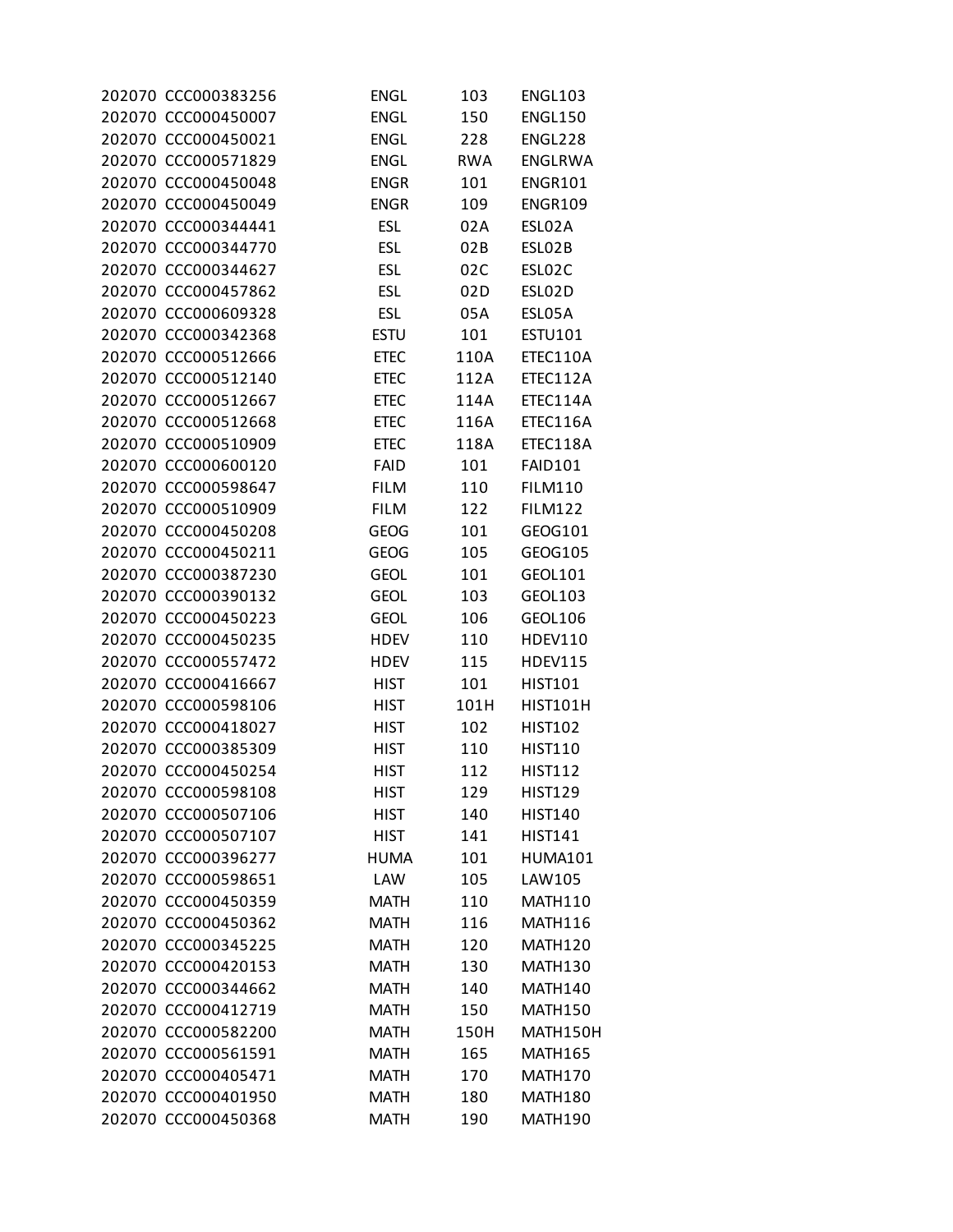| 202070 CCC000450369 | <b>MATH</b>       | 191  | <b>MATH191</b>     |
|---------------------|-------------------|------|--------------------|
| 202070 CCC000450370 | <b>MATH</b>       | 210  | <b>MATH210</b>     |
| 202070 CCC000450371 | <b>MATH</b>       | 220  | MATH220            |
| 202070 CCC000450373 | <b>MATH</b>       | 270  | MATH270            |
| 202070 CCC000412707 | <b>MATH</b>       | 60   | MATH60             |
| 202070 CCC000614934 | <b>MATH</b>       | 65   | MATH65             |
| 202070 CCC000507108 | <b>MATH</b>       | 73   | MATH73             |
| 202070 CCC000609082 | <b>MATH</b>       | 7C   | MATH7C             |
| 202070 CCC000510914 | <b>MATH</b>       | 80   | MATH <sub>80</sub> |
| 202070 CCC000609228 | <b>MATH</b>       | 8C   | MATH8C             |
| 202070 CCC000597825 | <b>MEDT</b>       | 101  | MEDT101            |
| 202070 CCC000410330 | <b>MICR</b>       | 133  | <b>MICR133</b>     |
| 202070 CCC000450394 | MTT               | 101  | MTT101             |
| 202070 CCC000450395 | MTT               | 103  | MTT103             |
| 202070 CCC000450415 | <b>MTT</b>        | 120  | MTT120             |
| 202070 CCC000560518 | MTT               | 203  | MTT203             |
| 202070 CCC000423011 | <b>MUSI</b>       | 111  | <b>MUSI111</b>     |
| 202070 CCC000597794 | <b>MUSI</b>       | 112  | <b>MUSI112</b>     |
| 202070 CCC000395082 | <b>MUSI</b>       | 120  | <b>MUSI120</b>     |
| 202070 CCC000570567 | <b>MUSI</b>       | 152  | <b>MUSI152</b>     |
| 202070 CCC000450429 | <b>MUSI</b>       | 215A | MUSI215A           |
| 202070 CCC000416267 | <b>MUSI</b>       | 220  | <b>MUSI220</b>     |
| 202070 CCC000570559 | <b>MUSI</b>       | 267  | <b>MUSI267</b>     |
| 202070 CCC000450510 | <b>MUSI</b>       | 284  | <b>MUSI284</b>     |
| 202070 CCC000388026 | <b>NFOO</b>       | 110  | NFO0110            |
| 202070 CCC000598469 | <b>NURS</b>       | 143  | <b>NURS143</b>     |
| 202070 CCC000598470 | <b>NURS</b>       | 144  | <b>NURS144</b>     |
| 202070 CCC000608061 | <b>NURS</b>       | 149  | <b>NURS149</b>     |
| 202070 CCC000598526 | <b>NURS</b>       | 220  | <b>NURS220</b>     |
| 202070 CCC000607523 | <b>NURS</b>       | 222  | <b>NURS222</b>     |
| 202070 CCC000598528 | <b>NURS</b>       | 224  | <b>NURS224</b>     |
| 202070 CCC000598529 | <b>NURS</b>       | 226  | <b>NURS226</b>     |
| 202070 CCC000598530 | <b>NURS</b>       | 230  | NURS230            |
| 202070 CCC000598531 | <b>NURS</b>       | 232  | <b>NURS232</b>     |
| 202070 CCC000598532 | <b>NURS</b>       | 234  | <b>NURS234</b>     |
| 202070 CCC000598533 | <b>NURS</b>       | 238  | <b>NURS238</b>     |
| 202070 CCC000598534 | <b>NURS</b>       | 240  | <b>NURS240</b>     |
| 202070 CCC000607524 | <b>NURS</b>       | 242  | <b>NURS242</b>     |
| 202070 CCC000598536 | <b>NURS</b>       | 244  | <b>NURS244</b>     |
| 202070 CCC000342861 | <b>NURS</b>       | 254  | <b>NURS254</b>     |
| 202070 CCC000343009 |                   |      |                    |
|                     | <b>NURS</b><br>PE | 255  | <b>NURS255</b>     |
| 202070 CCC000598612 |                   | 110  | PE110              |
| 202070 CCC000450566 | PE                | 118  | PE118              |
| 202070 CCC000383758 | PE                | 125  | PE125              |
| 202070 CCC000342229 | PE                | 127  | PE127              |
| 202070 CCC000419545 | PE                | 134  | PE134              |
| 202070 CCC000450564 | PE                | 150  | PE150              |
| 202070 CCC000450563 | PE                | 155  | PE155              |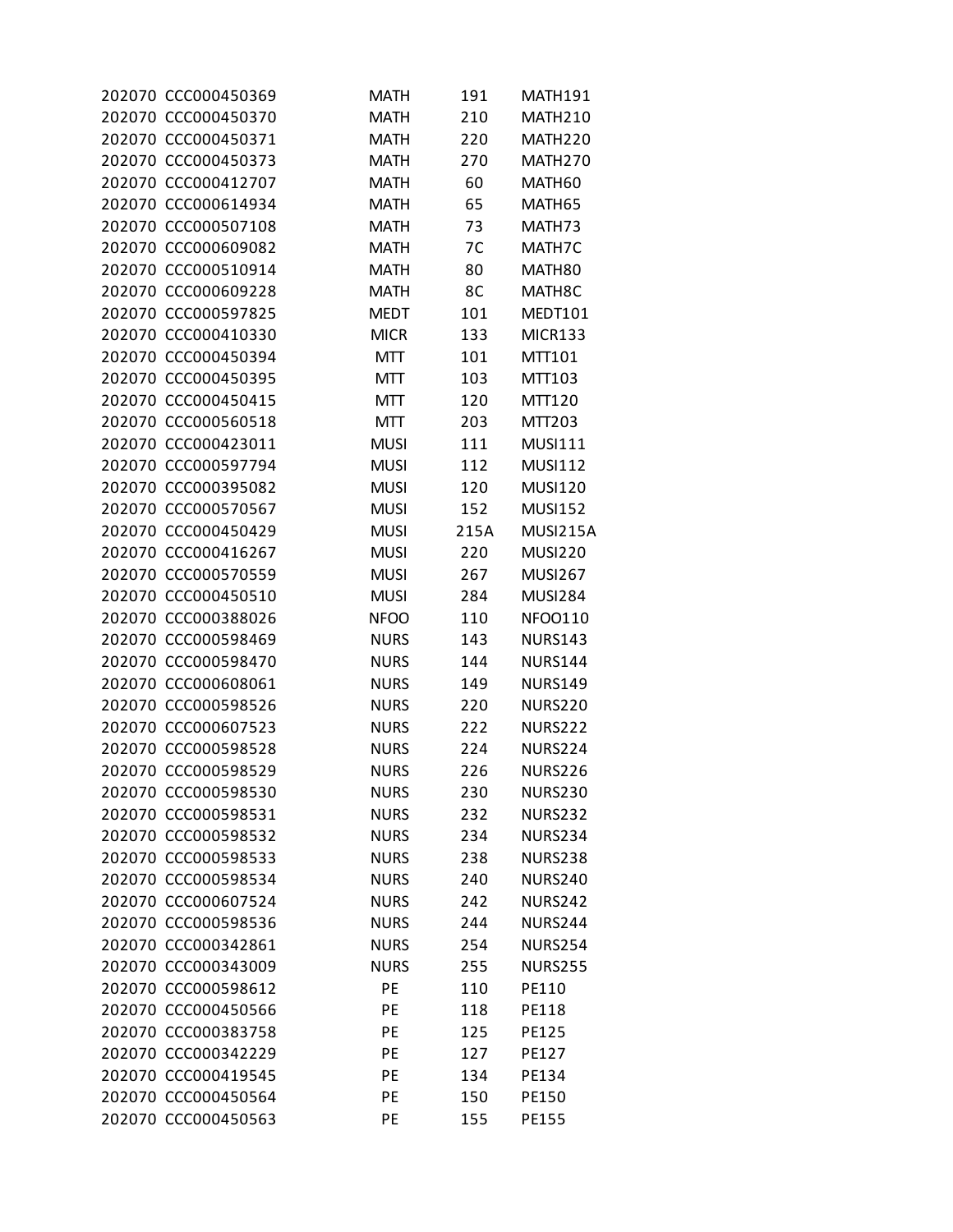| 202070 CCC000399701 | PE          | 159  | PE159           |
|---------------------|-------------|------|-----------------|
| 202070 CCC000523327 | PE          | 162  | PE162           |
| 202070 CCC000523333 | PE          | 164  | PE164           |
| 202070 CCC000523328 | PE          | 167  | PE167           |
| 202070 CCC000523330 | PE          | 170  | PE170           |
| 202070 CCC000523332 | PE          | 174  | PE174           |
| 202070 CCC000523331 | PE          | 177  | PE177           |
| 202070 CCC000450558 | PE          | 181  | PE181           |
| 202070 CCC000450672 | PE          | 184  | PE184           |
| 202070 CCC000512696 | PE          | 260  | PE260           |
| 202070 CCC000395564 | PE          | 277  | PE277           |
| 202070 CCC000512698 | PE          | 280  | PE280           |
| 202070 CCC000396170 | <b>PHYO</b> | 131  | PE131           |
| 202070 CCC000422787 | <b>PHYS</b> | 111  | <b>PHYS111</b>  |
| 202070 CCC000450703 | <b>PHYS</b> | 120  | PYS120          |
| 202070 CCC000450704 | <b>PHYS</b> | 122  | PYS122          |
| 202070 CCC000401089 | <b>PHYS</b> | 150  | <b>PHYS150</b>  |
| 202070 CCC000343433 | <b>PHYS</b> | 152  | <b>PHYS152</b>  |
| 202070 CCC000399660 | POLI        | 101  | <b>POLI101</b>  |
| 202070 CCC000450710 | POLI        | 102  | <b>POLI102</b>  |
| 202070 CCC000383188 | <b>PSYC</b> | 101  | <b>PSYC101</b>  |
| 202070 CCC000579611 | <b>PSYC</b> | 101H | <b>PSYC101H</b> |
| 202070 CCC000450724 | <b>PSYC</b> | 108  | <b>PSYC108</b>  |
| 202070 CCC000344108 | <b>PSYC</b> | 115  | <b>PSYC115</b>  |
| 202070 CCC000412788 | <b>PSYC</b> | 116  | <b>PSYC116</b>  |
| 202070 CCC000450728 | <b>PSYC</b> | 122  | <b>PSYC122</b>  |
| 202070 CCC000407765 | <b>RE</b>   | 111  | RE111           |
| 202070 CCC000410507 | <b>RE</b>   | 113  | RE113           |
| 202070 CCC000559619 | <b>SLAN</b> | 111  | <b>SLAN111</b>  |
| 202070 CCC000421146 | SOCI        | 101  | SOCI101         |
| 202070 CCC000450818 | SOCI        | 102  | SOCI102         |
| 202070 CCC000424709 | SOCI        | 104  | <b>SOCI104</b>  |
| 202070 CCC000344845 | SOCI        | 112  | <b>SOCI112</b>  |
| 202070 CCC000411133 | <b>SPAN</b> | 101  | SPAN101         |
| 202070 CCC000411944 | <b>SPAN</b> | 102  | SPAN102         |
| 202070 CCC000450832 | <b>SPAN</b> | 104  | SPAN104         |
| 202070 CCC000450829 | <b>SPAN</b> | 121  | <b>SPAN121</b>  |
| 202070 CCC000450830 | <b>SPAN</b> | 122  | <b>SPAN122</b>  |
| 202070 CCC000399063 | <b>THEA</b> | 103  | <b>THEA103</b>  |
| 202070 CCC000408246 | <b>THEA</b> | 113  | <b>THEA113</b>  |
| 202070 CCC000406943 | WELD        | 101  | WELD101         |
| 202070 CCC000557740 | WELD        | 111  | WELD111         |
| 202070 CCC000557419 | WELD        | 113  | WELD113         |
| 202070 CCC000557739 | WELD        | 142  | WELD142         |
| 202070 CCC000558329 | WELD        | 144  | WELD144         |
| 202070 CCC000450913 | <b>WSTU</b> | 101  | <b>WSTU101</b>  |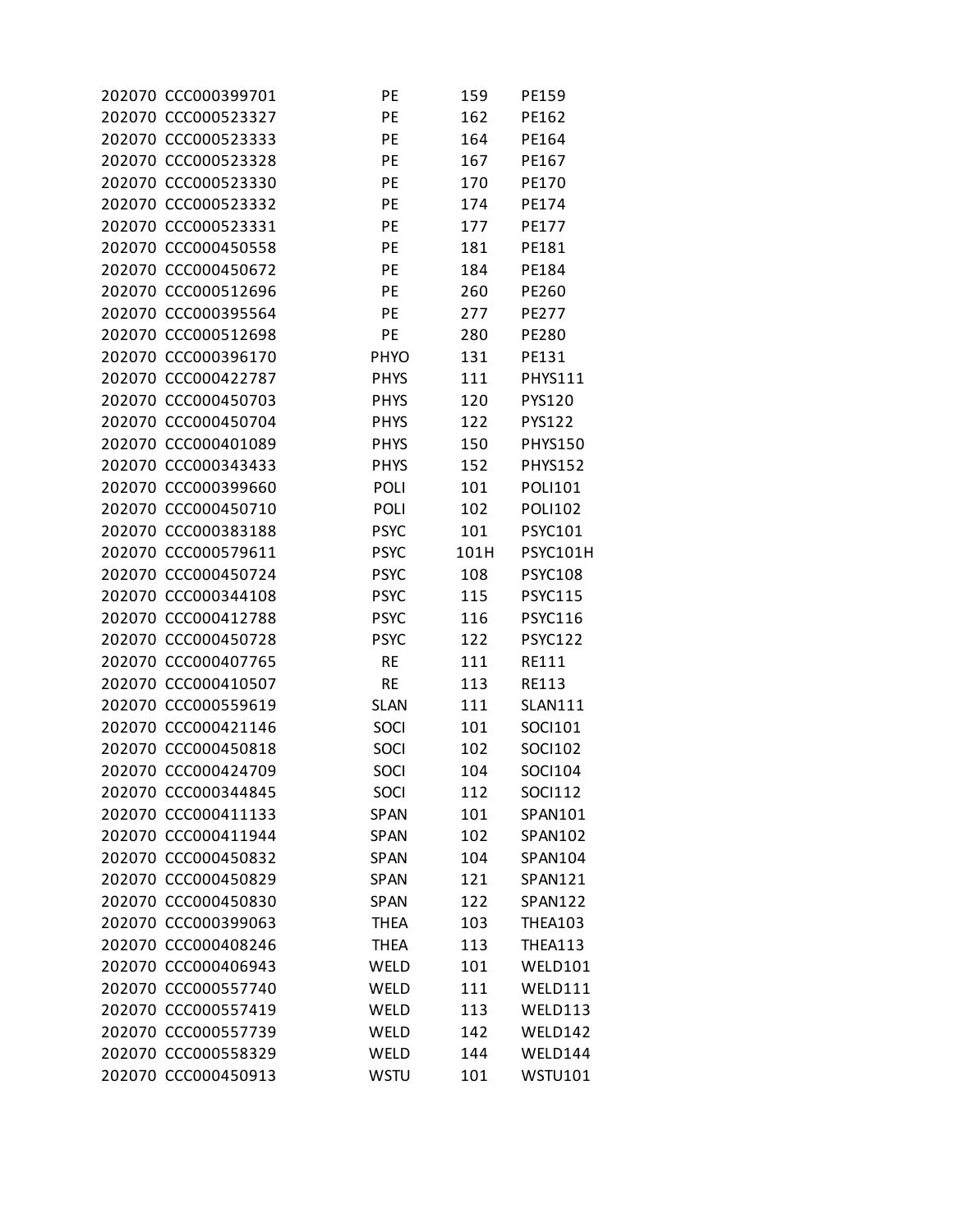CB02 DE Approved Air Cond Fundamentals Heating Technologies Electric Controls HVAC Electronics HVAC Customer Service Electrical Applications Intro to Auto Collision Repair Repair Equip/Weld Technq Intro Auto Collsn Estmtng Comp Collision Damage Est Beg: Auto Collision Repair I Intermed Auto Refinish I Intro to Admin of Justice Yes Criminal Law I Yes Criminal Investigation The Communication Criminal Investigation Juv Delinq/Legal Procdrs The Test of the Yes Legal Aspects of Evidence The Yes Constit. Law for Criminal Just **Yes** Essentls Anatomy/Physiol Yes General Human Anatomy Yes Intro to Physical Anthropology **Yes** Intro Cultural Anthropology **Yes** Art/Visual Cultr: GIbl Perspec Yes Hist West:prehist-Gothic Yes Drawing Fundamentals I Two-Dimensional Design I Fundamentals Painting I Fundamentals Painting II Stratgy-Success in Distance Ed Yes The Solar System Yes Stars and Galaxies The Yes Astronomy Laboratory Auto Tech Suspension/Four Whl Align Auto Electrical Systems Automatic Transmissions Intro to Engine Repair Fundamentals of Biology **Yes** Hnrs Fundamentals of Biology Principles of Biology II Environ Aspects Biology **Yes** Financial Accounting The Yes Managerial Accounting The Control of the Yes Marketing Human Resources Management Introduction to Business Written Business Commun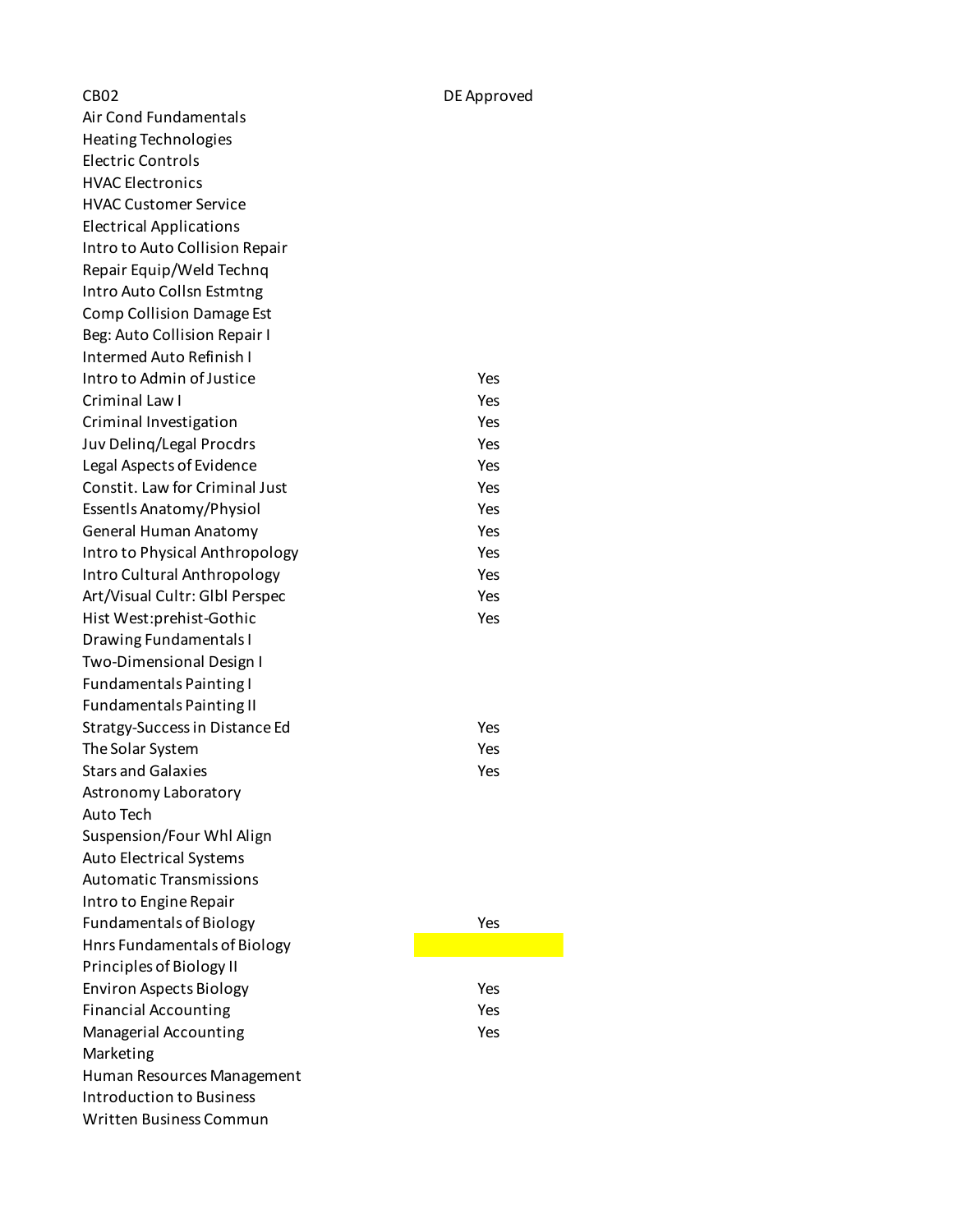| Child Growth and Development       | Yes             |
|------------------------------------|-----------------|
| The Home, School, Community        | Yes             |
| Infant/Toddler Developmnt          | Yes             |
| Princ & Pract Teach Yng Childr     | Yes             |
| Child Health and Safety            | Yes             |
| Teachng Chldrn in a Dvrse Soc      | Yes             |
| Observing/Guiding Children         | Yes             |
| Introduction to Curriculum         | Yes             |
| Creative Art-Young Children        | Yes             |
| Music/Movement-Young Children      | Yes             |
| Science/Math-Young Children        | Yes             |
| Child Development Practicum I      | Yes             |
| Child Dvlpmnt Practicum II         | Yes             |
| Survey Children Special Needs      | Yes             |
| <b>Special Education Practicum</b> | Yes             |
| Persnl/Communty Health Issues      | Yes             |
| <b>Fundamentals of Chemistry</b>   | Yes-hybrid only |
| Beginning Chemistry                |                 |
| <b>General Chemistry I</b>         |                 |
| <b>General Chemistry II</b>        |                 |
| <b>Office Applications</b>         |                 |
| Intro-Comptr Info System           | Yes             |
|                                    |                 |
| Pers Cmptr Support and Netwrkg     |                 |
| <b>Public Speaking</b>             |                 |
| Argumentation and Debate           |                 |
| Interpersonal Commun               |                 |
| <b>Small Group Communication</b>   |                 |
| Intro-Intercultrl Commun           | Yes             |
| Intro to Cosmetology I             |                 |
| Intro to Cosmetology II            |                 |
| Intermediate Cosmetology           |                 |
| <b>Advanced Cosmetology</b>        |                 |
| <b>Advanced State Board Review</b> |                 |
| Adv Prep State Board Review        |                 |
| <b>Cosmetology Practicum</b>       |                 |
| Dance Appreciation                 | Yes             |
| African Dance                      |                 |
| <b>Pilates Mat Class</b>           |                 |
| Principls of Econ - Macroecon      | Yes             |
| Princ Economics: microecon         | Yes             |
| Inc Learning Perf: ENGL            |                 |
| Inc Learning Perf: Math            |                 |
| Intro to Field of Education        | Yes             |
| <b>Foundations in Education</b>    | Yes             |
| Reading and Composition            | Yes             |
| Honors Reading and Composition     |                 |
| Reading and Comp Support           |                 |
| Literature/Composition             | Yes             |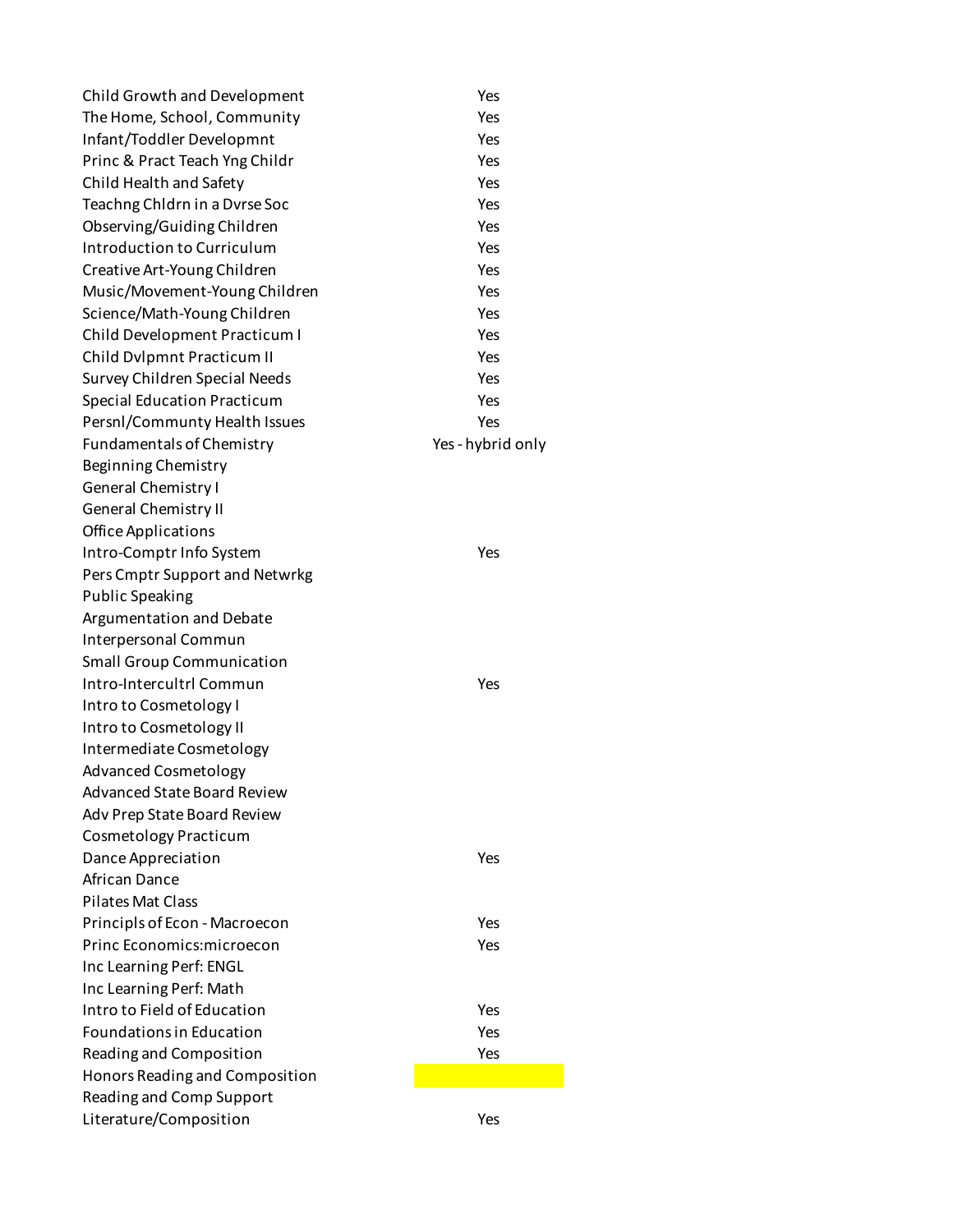Critical Thinking/Comp Yes Survey of British Literature I Images of Women in Literature Theorem Controller Mes Integrated Reading and Writing Intro to Engineering Engr Mechanics - Statics Conversation/Grammar Level I Conversation/Grammar Level II Conversation/Grammar Level III Conversation/Grammar Level IV ESL for Childhood Ed I Introduction to Ethnic Studies The Manuscript Ves Princples Engineerng Tech I Intro to Engineering Design I Electroncs-Engineerng Techs I Cpmptr Integrated Manufact I Engineering Design/Develop I Frst Aid CPR/Bsc Emrgncy Care The Yes Film Analysis and Appreciation Production I Physical Geography World Regional Geography Physical Geology Nessential Contract Contract Contract Contract Contract Contract Contract Contract Contract Contract Contract Contract Contract Contract Contract Contract Contract Contract Contract Contract Contract Contr Physical Geology Lab Yes Earth Science in Education Strat for Creating Success The Contract of the Yes Career Dev Across the Lifespan Ves U.S. History to 1877 Yes Hnrs US History to 1877 U.S. History - 1877-Present Ves African Americn in US to 1877 Yes History of Chicano in US Yes History of Los Angeles Yes Hist of Early Civilizations Yes Hist of Modern Civilizations Yes Intro to the Humanities The Control of the Yes Business Law Yes Structures/Concepts in Math Geom/Msurement-Elem Schl Tchrs Nature of Mathematics Yes College Algebra Yes Finite Math Bus/Soc Sciences Elemntry Statistcs W/Probablty Yes Hnrs Elem Stas W/Probability Calc for Bus and Social Sci Trigonometry Yes - eff. Fa 2020 Pre-Calculus Yes - eff. Fa 2020 Sgl Var Calc/Anlyt Geometry I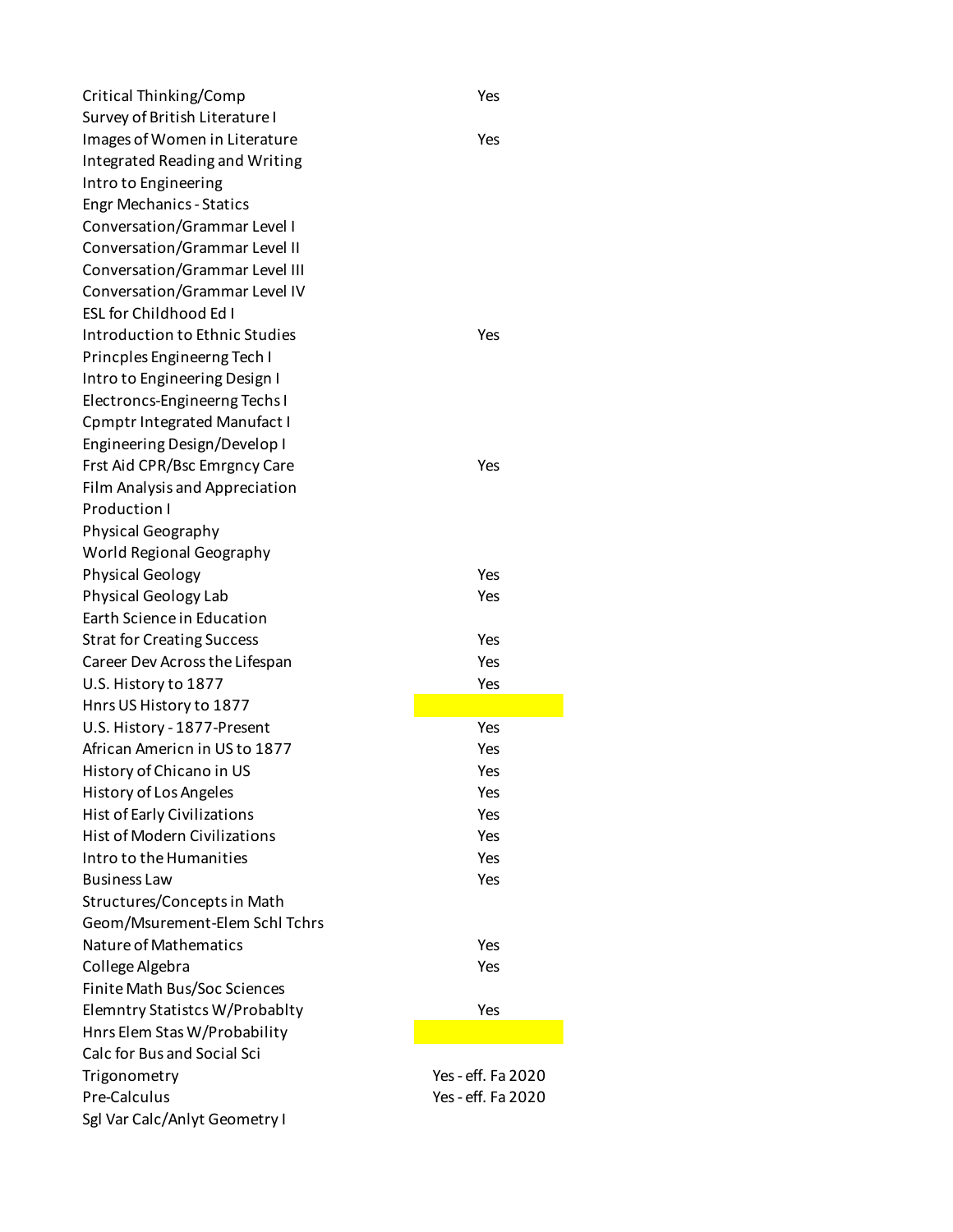Sgl Var Calc/Anlyt Geometry II Intro-Discrete Structures Multi-Variable Calculus Diffrntl Equatns Linear Algbra Elementary Geometry Pre-Statistics Yes Intermediate Algebra Gen Ed Yes Intermediate Algebra Corequisi Inter Algebra for STEM Yes Intermediate Algebra Coreq Medical Terminology **Yes** General Microbiology Intro Cnvntionl/CNC Machining Conventional/CNC Turning Manufacturing Print Reading Adv Fasteners Instruments Music Appreciation-Survey Music Appreciation-Survey Music Cultures of World **Yes** Voice Class I Concert Choir Music History/Lit Up to 1750 Voice Class II Jazz Band Commrcl Music Business Studies Nutrition Yes Intro and Prep for Nursing Dosage Calculations Prep Adv Placement in Nursing Nursing Fundamentals Med Surg Nursing - Older Adult Nursing Pharmacology Skills Practicum I Mental Health Nursing OB Patients and the Newborn Pediatric Nursing Skills Practicum II Int Med Surg Nursing I Int Med Surg Nursing II Skills Practicum III Advanced Nursing Process I Adv Nurs Proc-Clinc Precptrshp Body Condtioning/Physcal Ftnss Boxing Weight Training Yoga for Health and Fitness Badminton Sprt-Spec Periodzd Trng Athlte Off Season Trng Wmn Badminton